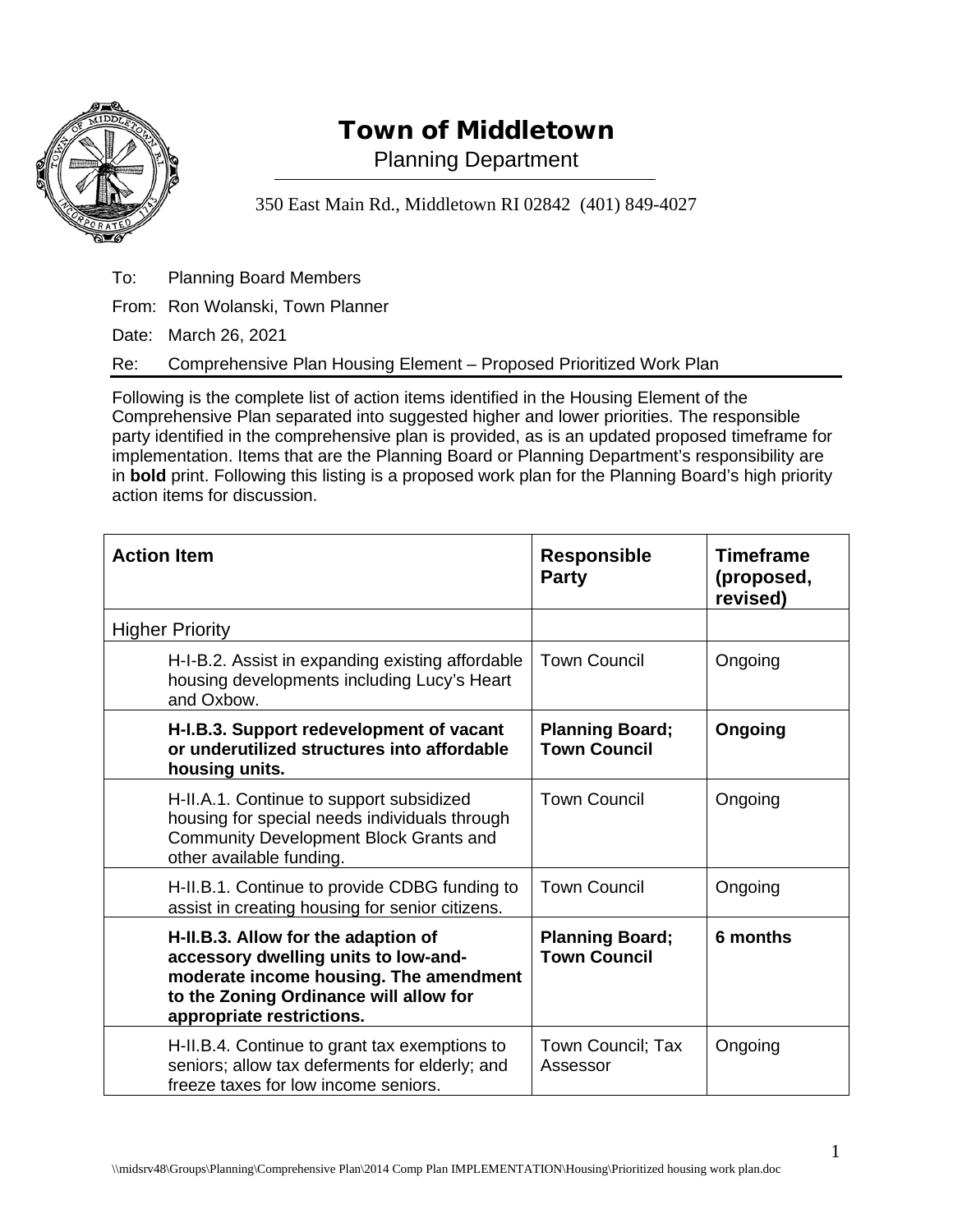| H-II.C.1. Provide for affordable housing for<br>households up to 120% Mean Family<br>Income (MFI) in Inclusionary Zoning<br>Ordinance.                                                             | <b>Planning Board;</b><br><b>Town Council</b> | 6 months                                                 |
|----------------------------------------------------------------------------------------------------------------------------------------------------------------------------------------------------|-----------------------------------------------|----------------------------------------------------------|
| H-III.A.1. Consider adopting an inclusionary<br>zoning ordinance with density bonus.                                                                                                               | <b>Planning Board;</b><br><b>Town Council</b> | 6 months                                                 |
| H-III.A.3. Prioritize affordable homeownership<br>programs in CDBG applications.                                                                                                                   | <b>Town Council</b>                           | Ongoing                                                  |
| H-III.A.4. Permit forms of housing that are<br>affordable without subsidies; such types of<br>housing include multi-family housing,<br>mobile homes and Accessory Family<br><b>Dwelling Units.</b> | <b>Planning Board;</b><br><b>Zoning Board</b> | Ongoing                                                  |
| H-III.A.5. Encourage development of new<br>rental housing by allowing multi-family and<br>mixed-use development where appropriate<br>in the Zoning Ordinance.                                      | <b>Planning Board;</b><br><b>Town Council</b> | 1 year                                                   |
| H-IV.A.1. Develop standards for waiving or<br>reducing fees for affordable housing units                                                                                                           | <b>Town Council</b>                           | 1 year                                                   |
| H-IV.B.1. Create incentives for developers<br>of mixed-use developments to create low-<br>and moderate-income housing units.                                                                       | <b>Planning Board;</b><br><b>Town Council</b> | <b>Complete</b>                                          |
| H-IV.B.2. Allow mixed use by right in<br>appropriate areas including second story<br>residential over commercial properties.                                                                       | <b>Planning Board;</b><br><b>Town Council</b> | <b>Complete</b><br>(though not<br>"by right"}            |
| H-IV.C.1. Identify areas suitable for infill<br>development/redevelopment.                                                                                                                         | <b>Planning</b><br><b>Department</b>          | 6 months                                                 |
| H-IV.C.3. Identify both municipally and<br>privately owned properties which could be<br>considered suitable sites for the<br>development of affordable residential units.                          | <b>Planning</b><br><b>Department</b>          | 6 months                                                 |
| H-V.A.2. Require inclusionary units be on-<br>site whenever feasible.                                                                                                                              | <b>Planning Board</b>                         | 6 months (with<br>adoption of<br>inclusionary<br>zoning) |
| H-VI.A.1. Establish an affordable housing<br>committee to implement the affordable<br>housing plan and review the plan's progress<br>annually.                                                     | <b>Town Council</b>                           | 6 months                                                 |
| H-VI.B.1. Continue use of Community<br>Development Block Grants (CDBG) funding for<br>programs that create low- and moderate-<br>income units in Middletown supported by the<br>community.         | <b>Town Council</b>                           | Ongoing                                                  |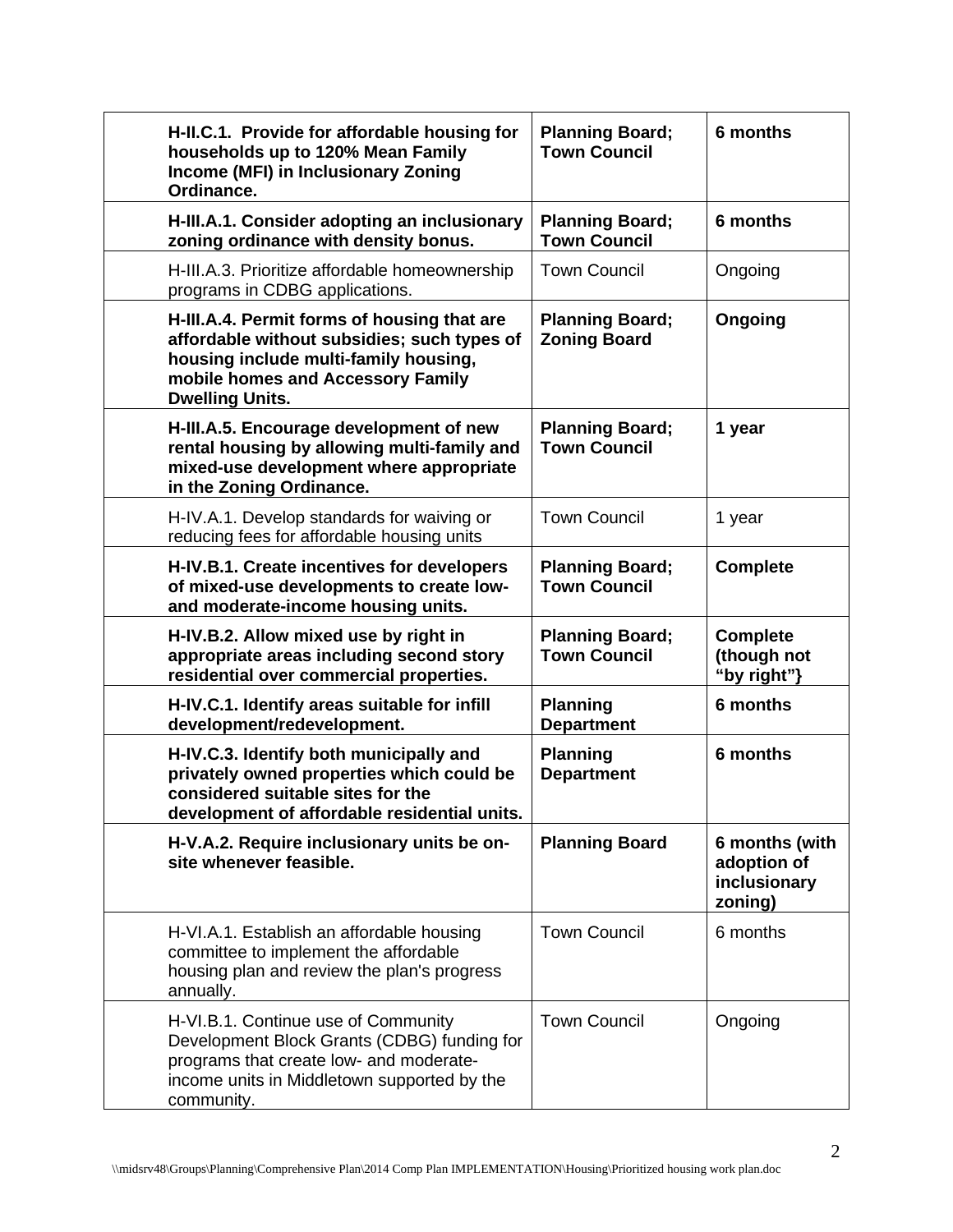| H-VI.C.1. Monitor and pursue funding<br>opportunities for development of affordable<br>housing.                                                                                          | <b>Planning</b><br><b>Department</b>                                              | Ongoing                                                     |
|------------------------------------------------------------------------------------------------------------------------------------------------------------------------------------------|-----------------------------------------------------------------------------------|-------------------------------------------------------------|
| H-VI.C.3. Explore establishing an affordable<br>housing trust fund.                                                                                                                      | <b>Town Council</b>                                                               | 6 months (in<br>conjunction with<br>inclusionary<br>zoning) |
| <b>Lower Priority</b>                                                                                                                                                                    |                                                                                   |                                                             |
| H-I.A.1. Maintain a detailed affordable<br>housing inventory and work with owners<br>and other partners in efforts to preserve<br>expiring units.                                        | <b>Planning Dept.;</b><br><b>Affordable</b><br><b>Housing</b><br><b>Committee</b> | Ongoing                                                     |
| H-I-B.1. Investigate conversion of mobile<br>home parks into cooperatives.                                                                                                               | <b>Planning Board</b>                                                             | 1 year                                                      |
| H-II.B.2. Continue to support Independent<br>Living Facilities as defined in the Zoning<br>Ordinance.                                                                                    | <b>Planning Board</b>                                                             | Ongoing                                                     |
| H-II.C.2. Encourage a mix of unit sizes and<br>number of bedrooms in low- and moderate-<br>income housing developments.                                                                  | <b>Planning Board</b>                                                             | Ongoing                                                     |
| H-II-D.1. Incentivize the rehabilitation of<br>unused or underutilized buildings and large<br>homes into multi-family dwellings.                                                         | <b>Planning Board;</b><br><b>Town Council</b>                                     | 1 year                                                      |
| H-III.A.2. Explore implementation of a<br>municipal subsidy program with a multi-<br>tiered incentives structure.                                                                        | <b>Planning Board;</b><br><b>Town Council</b>                                     | 1 year                                                      |
| H-IV.C.2. Consider reducing lot sizes,<br>setbacks and parking requirements to<br>encourage infill development                                                                           | <b>Planning Board;</b><br><b>Town Council</b>                                     | 1 year                                                      |
| H-IV.D.1. Enforce energy efficient building<br>codes.                                                                                                                                    | Building & Zoning                                                                 | Ongoing                                                     |
| H-IV.D.2. Promote energy efficiency<br>programs.                                                                                                                                         | <b>Planning Board;</b><br><b>Building &amp; Zoning;</b><br><b>Town Council</b>    | Ongoing                                                     |
| H-V.A.1. Ensure affordable units are<br>integrated with market-rate units in new<br>developments whenever feasible, to avoid<br>the concentration of units in specific areas<br>of town. | <b>Planning Board;</b><br><b>Zoning Board</b>                                     | Ongoing                                                     |
| H-V.B.1. Encourage the siting of affordable<br>housing near public transit and services.                                                                                                 | <b>Planning Board</b>                                                             | Ongoing                                                     |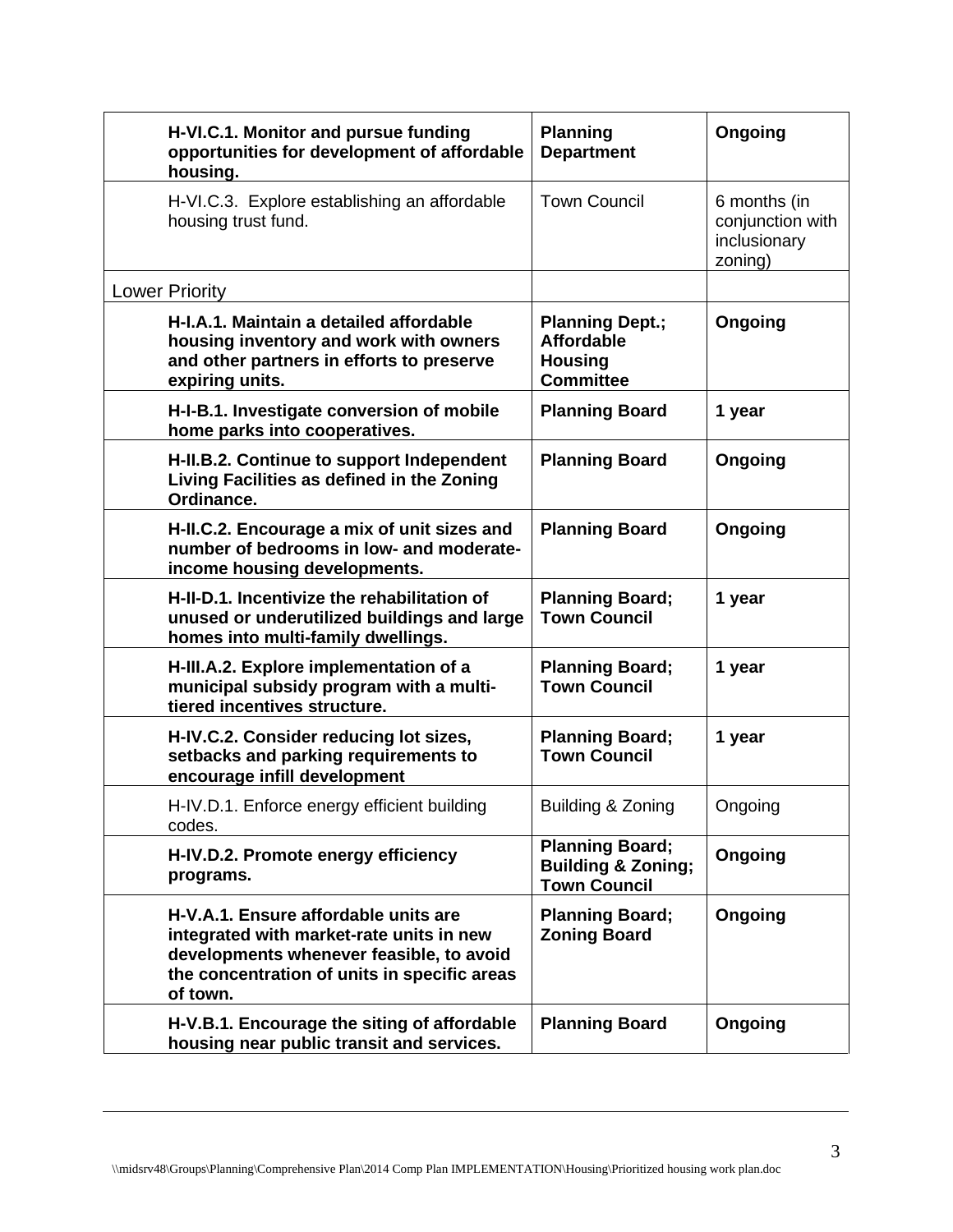| H-V.B.2. Encourage developments for<br>elderly and special needs housing to be<br>easily accessible to municipal, commercial,<br>and medical facilities as well as transit. | <b>Planning Board</b>                                        | Ongoing                                              |
|-----------------------------------------------------------------------------------------------------------------------------------------------------------------------------|--------------------------------------------------------------|------------------------------------------------------|
| H-V.C.1. Research transfer of development<br>rights (TDR) program.                                                                                                          | <b>Planning</b><br><b>Department</b>                         | <b>Complete</b><br>(determination<br>to not proceed) |
| H-V.C.2. Explore options for<br>implementation of a regional TDR Program<br>through communication with neighboring<br>communities.                                          | <b>Planning</b><br><b>Department</b>                         | <b>Complete</b><br>(determination<br>to not proceed) |
| H-VI.C.2. Advocate for increase in project<br>based rental subsidies tied to Middletown<br>housing units.                                                                   | <b>Planning</b><br><b>Department</b>                         | Ongoing                                              |
| H-VI.C.3. Explore establishing a local housing<br>authority.                                                                                                                | <b>Town Council</b>                                          | Complete<br>(determination<br>to not proceed)        |
| H-VI.D.1. In partnership with other<br>municipalities, participate in review and<br>update of current affordable housing<br>legislation.                                    | <b>Town Council;</b><br><b>Planning</b><br><b>Department</b> | Ongoing                                              |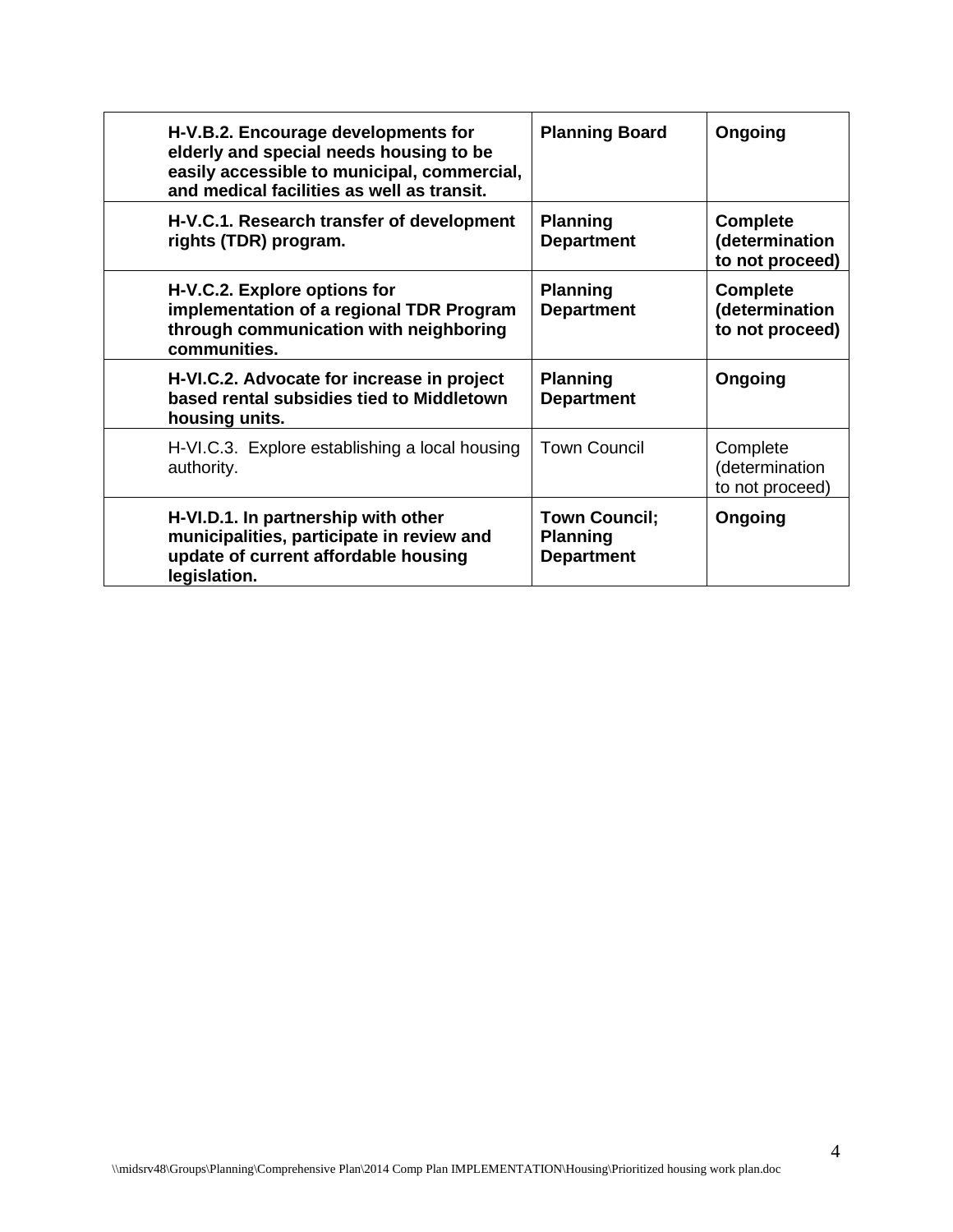## **Planning Board/Planning Dept. Higher Priority Action Items Work Plan**

|                                                                                                                                                                                          | <b>Responsible Party</b>                      | <b>Timeframe</b>                |
|------------------------------------------------------------------------------------------------------------------------------------------------------------------------------------------|-----------------------------------------------|---------------------------------|
| H-I.B.3. Support redevelopment of vacant or<br>underutilized structures into affordable housing<br>units.                                                                                | <b>Planning Board;</b><br><b>Town Council</b> | Ongoing                         |
| 1.<br>Through development review processes,<br>promote reuse of existing structures for<br>affordable housing.                                                                           | <b>Planning Board</b>                         | Ongoing                         |
| 2. Promote policies and seek funding to<br>encourage reuse of existing buildings.                                                                                                        | <b>Town Council</b>                           | Ongoing                         |
| H-II.B.3. Allow for the adaption of accessory<br>dwelling units to low-and-moderate income<br>housing. The amendment to the Zoning Ordinance<br>will allow for appropriate restrictions. | <b>Planning Board;</b><br><b>Town Council</b> | 6 months                        |
| Draft zoning ordinance amendments to reduce<br>$1_{\cdot}$<br>restrictions on creation and occupancy of<br>accessory dwelling units.                                                     | <b>Planning Board</b>                         | 4 months                        |
| 2.<br>Public workshop and revisions.                                                                                                                                                     | <b>Planning Board</b>                         | 1 month                         |
| 3. Public hearing and adopt zoning ordinance<br>amendments to reduce restrictions on creation<br>and occupancy of accessory dwelling units.                                              | <b>Town Council</b>                           | 1 month from<br>receiving draft |
| H-II.C.1. Provide for affordable housing for<br>households up to 120% Mean Family Income (MFI)<br>in Inclusionary Zoning Ordinance.                                                      | <b>Planning Board;</b><br><b>Town Council</b> | 6 months                        |
| 1.<br>Draft zoning ordinance amendments to<br>implement inclusionary zoning                                                                                                              | <b>Planning Board</b>                         | 4 months                        |
| Public workshop and revisions.<br>2.                                                                                                                                                     | <b>Planning Board</b>                         | 1 month                         |
| 3. Public hearing and adopt inclusionary zoning<br>ordinance.                                                                                                                            | <b>Town Council</b>                           | 1 month from<br>receiving draft |
| H-III.A.1. Consider adopting an inclusionary<br>zoning ordinance with density bonus.                                                                                                     | <b>Planning Board:</b><br><b>Town Council</b> | 6 months                        |
| Draft zoning ordinance amendments to<br>1.<br>implement inclusionary zoning                                                                                                              | <b>Planning Board</b>                         | 4 months                        |
| Public workshop and revisions.<br>2.                                                                                                                                                     | <b>Planning Board</b>                         | 1 month                         |
| 3.<br>Public hearing and adopt inclusionary zoning<br>ordinance.                                                                                                                         | <b>Town Council</b>                           | 1 month from<br>receiving draft |
| H-III.A.4. Permit forms of housing that are<br>affordable without subsidies; such types of<br>housing include multi-family housing, mobile<br>homes and Accessory Family Dwelling Units. | <b>Planning Board;</b><br><b>Zoning Board</b> | Ongoing                         |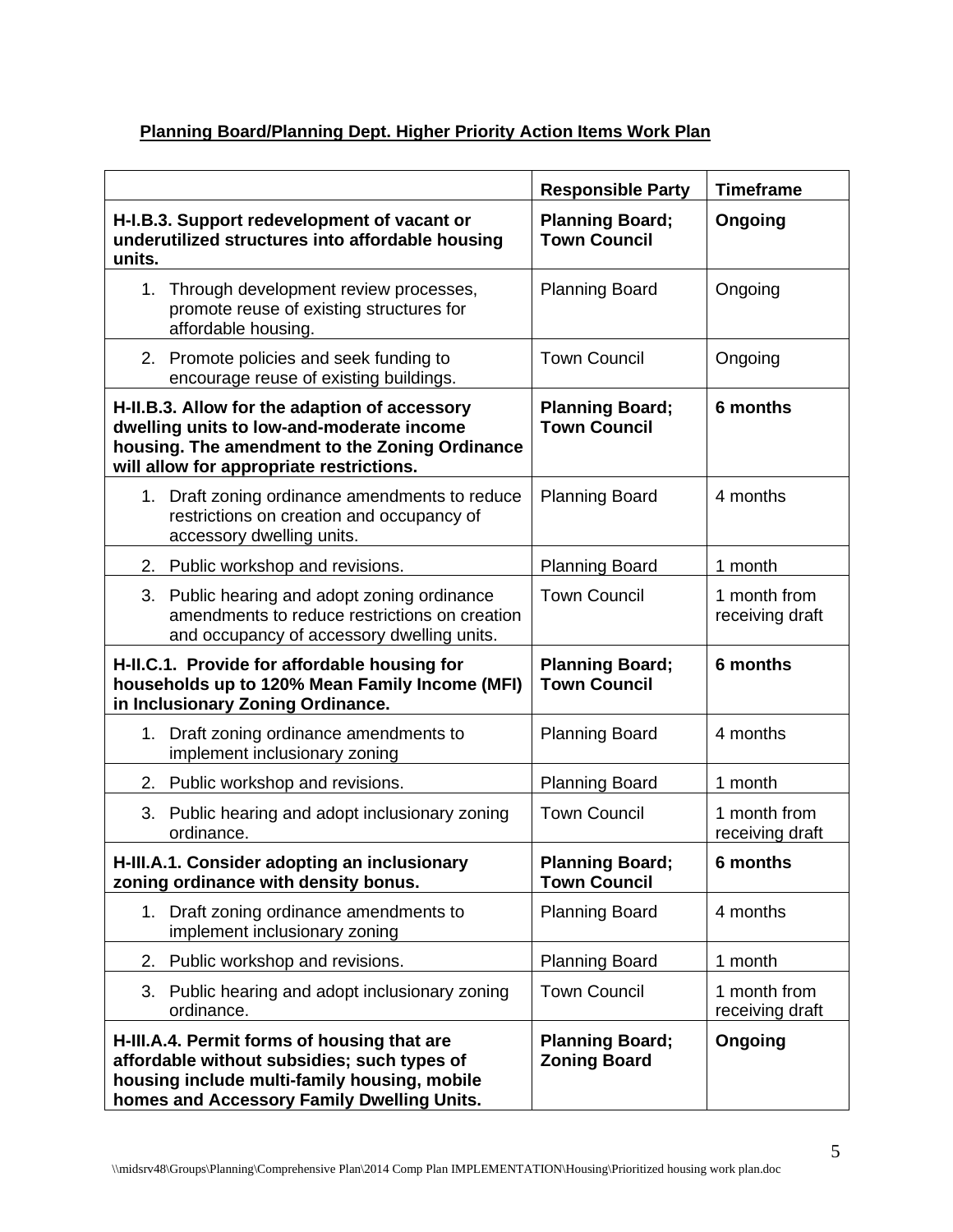| 1. Through the development review process<br>continue to promote such uses as permitted<br>by zoning, including any adopted amendments<br>to reduce existing restrictions. | Planning Board;<br><b>Zoning Board</b>        | Ongoing                                       |
|----------------------------------------------------------------------------------------------------------------------------------------------------------------------------|-----------------------------------------------|-----------------------------------------------|
| H-III.A.5. Encourage development of new rental<br>housing by allowing multi-family and mixed-use<br>development where appropriate in the Zoning<br>Ordinance.              | <b>Planning Board;</b><br><b>Town Council</b> | 1 year                                        |
| Draft zoning ordinance and map amendments<br>1.<br>to reduce restrictions on multi-family and<br>mixed-use development.                                                    | <b>Planning Board</b>                         | 8 months                                      |
| Public workshop meetings and revisions.<br>2.                                                                                                                              | <b>Planning Board</b>                         | 2 months                                      |
| 3. Public hearings and adopt ordinance and map<br>amendments.                                                                                                              | <b>Town Council</b>                           | 2 months                                      |
| H-IV.B.1. Create incentives for developers of<br>mixed-use developments to create low- and<br>moderate-income housing units.                                               | <b>Planning Board;</b><br><b>Town Council</b> | <b>Complete</b>                               |
| 1. Incentive included in the adopted mixed-use<br>ordinance.                                                                                                               | Planning Board;<br><b>Town Council</b>        | Complete                                      |
| H-IV.B.2. Allow mixed use by right in appropriate<br>areas including second story residential over<br>commercial properties.                                               | <b>Planning Board;</b><br><b>Town Council</b> | <b>Complete</b><br>(though not<br>"by right"} |
| 1.<br>Mixed-use ordinance adopted allowing<br>development in general business (GB) and<br>limited business (LB) districts.                                                 | Planning Board;<br><b>Town Council</b>        | Complete                                      |
| H-IV.C.1. Identify areas suitable for infill<br>development/redevelopment.                                                                                                 | <b>Planning</b><br><b>Department</b>          | 6 months                                      |
| 1. Using GIS, identify properties with infill<br>development potential for multi-family or<br>mixed-use development.                                                       | Planning<br>Department                        | 5 months                                      |
| 2. Report results to the Planning Board and/or<br>Affordable Housing Committee (if established)                                                                            | Planning<br>Department                        | 1 month                                       |
| H-IV.C.3. Identify both municipally and privately<br>owned properties which could be considered<br>suitable sites for the development of affordable<br>residential units.  | <b>Planning</b><br><b>Department</b>          | 6 months                                      |
| 1. Using GIS, identify properties with affordable<br>housing development potential for single-<br>family, multi-family or mixed-use development.                           | Planning<br>Department                        | 5 months                                      |
| Report results to the Planning Board and/or<br>2.<br>Affordable Housing Committee (if established)                                                                         | Planning<br>Department                        | 1 month                                       |